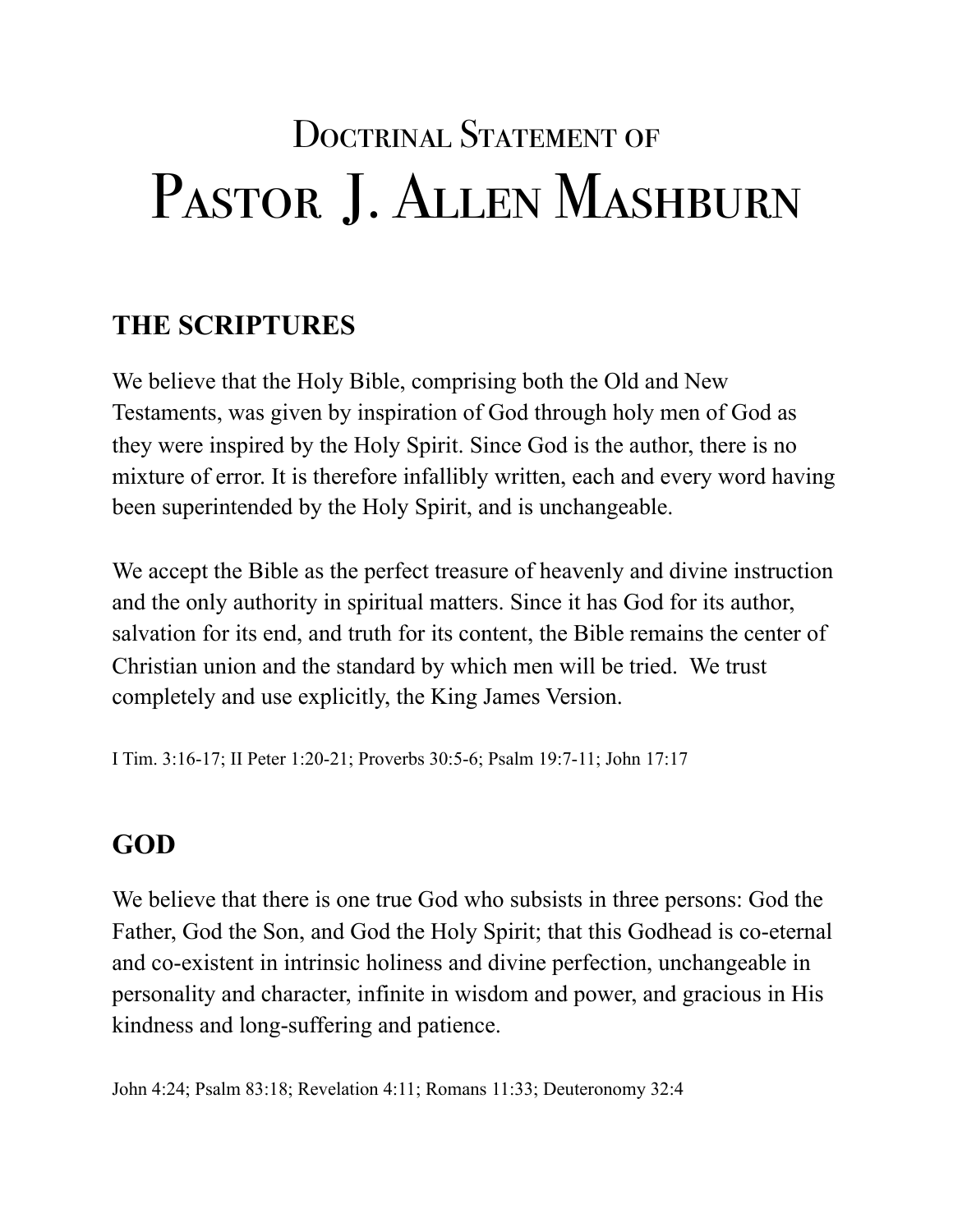## **JESUS CHRIST**

We believe that Jesus Christ is very God, the second person of the Godhead Trinity. In the fullness of time He became also man, God incarnated through the virgin birth. He lived a sinless life and died a vicarious death for sinners. After bodily rising from the dead and showing Himself alive by many infallible proofs, thereby becoming the first fruits of the resurrection, He ascended bodily to the right hand of the throne of God where He ever liveth to make intercession for us. This same Jesus will judge the quick and the dead and will appear in the air to rapture the true Church prior to the Tribulation. We believe this same Jesus will come again to the earth in like manner as He went away, that this coming will be visible and bodily to establish His kingdom on earth.

II Cor. 5:21; I Peter 3:18; Acts 1:3, 9-11; John 5:25-26; 1:14; I Thess. 4:13-18; Rev. 20:11-15; Luke 1:26-38; I Timothy 3:16; Matthew 1:18-25

## **THE HOLY SPIRIT**

We believe that the person of the Holy Spirit possesses all the attributes of Deity and is also co-equal with God. His mission on earth is to convict of sin, righteousness, and judgment, to magnify the Lord Jesus, to regenerate, seal, indwell, and baptize all believers into the body of Christ, to teach, and to empower them for fruitful service through His filling.

John 16:7-11; 3:5-6; Ephesians 4:30; 5:18; I Cor. 6:19-20; 12:13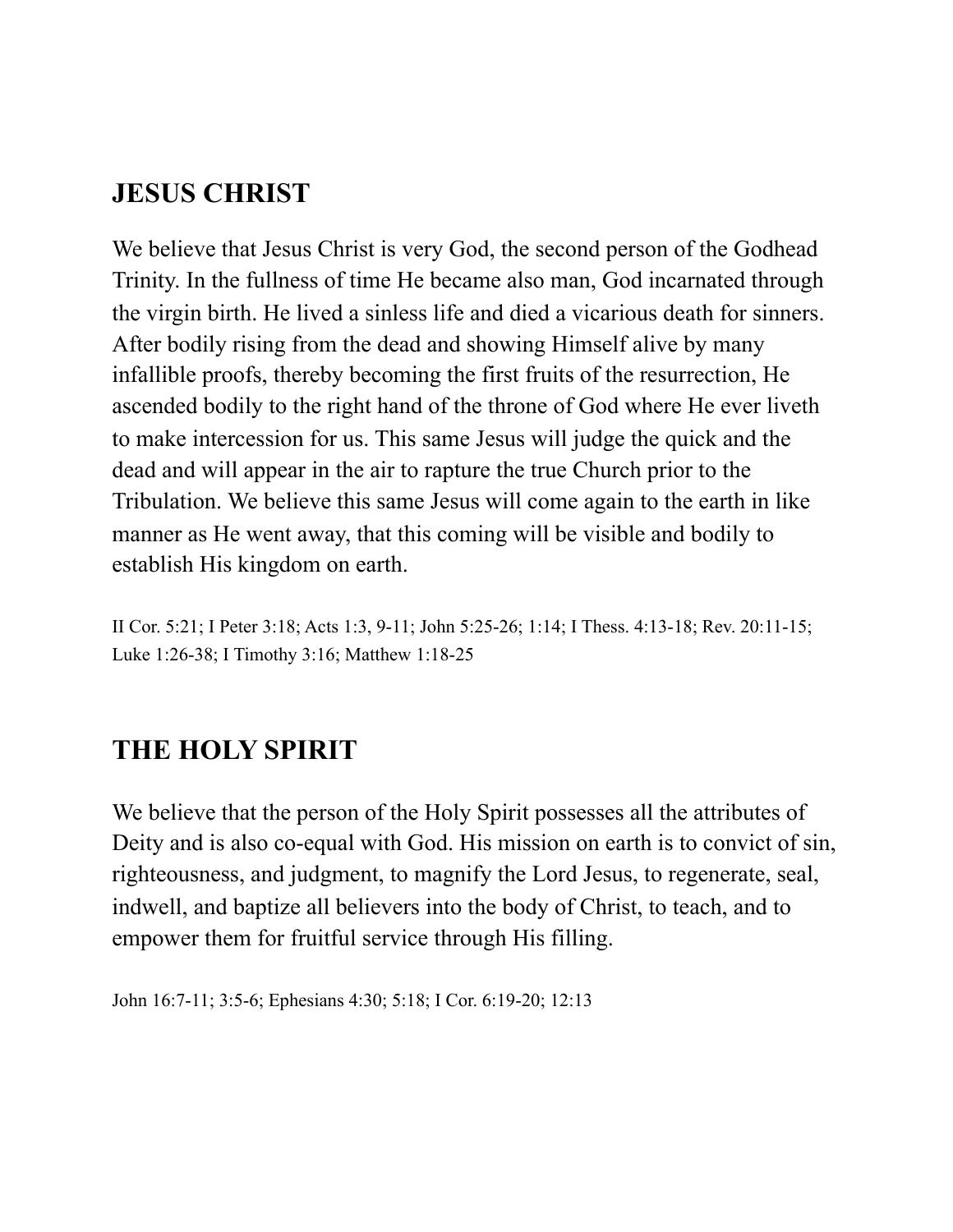## **MAN**

We believe that man was created an intelligent being, in the image of God and by an act of God from the dust of the earth, and became a living soul when God breathed into him the breath of life. Although created innocent and holy, he fell from this high estate by disobedience in the Garden of Eden. This disobedience rendered Adam and his posterity to a state of depravity and rebellion and thus alienation from God.

```
Genesis 1:24-27; 2:7; 16-17; 3:1-19; Romans 5:12-21; Ephesians 2:1; 
Colossians 1:21
```
# **SALVATION**

We believe that Salvation is a gift of God arising from God's love and mercy for sinners and His purpose in grace. God's salvation delivers from the penalty and the bondage of sin and guarantees everlasting life to be secure, not by any act of human merit, but wholly through grace and faith. Therefore all boasting is excluded. This salvation includes redemption by the blood of Jesus Christ, regeneration and sealing by the Holy Spirit of God, and justification and reconciliation by the judicial declaration of God. All those who will repent and trust Christ completely may have this gift of salvation. Since God is the author and finisher of our faith, a true regenerate will never be lost again. Instead, the believer is progressively sanctified through the operation of the Holy Spirit and the believer's submissive will.

Ephesians 1:3-14; 2:1-9; John 3:3-8; 10:27-30; 5:24; I Peter 1:23, 18-19; Isa. 53:4-6; Acts 13:38-39; 20-21; Titus 3:5-7; I John 5:1; Romans 5:1; 8:16-18; 2:4; 3:25; Mark 1:14; Luke 24:47; II Cor. 5:17; John 3:16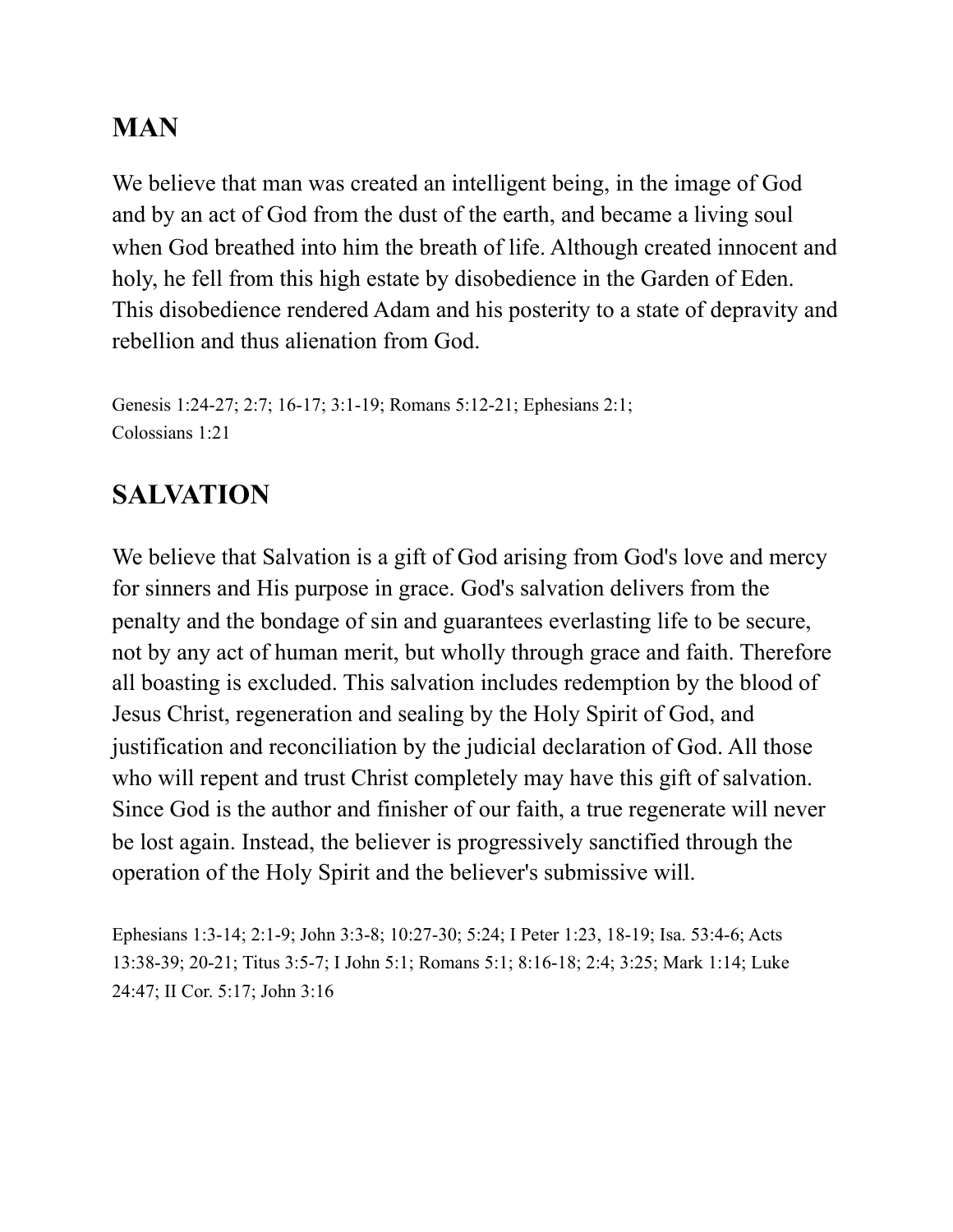## **RESURRECTION AND JUDGMENT**

We believe in the resurrection of the body, of the saved unto life, and of the unsaved unto damnation. I Cor. 15:12-58; John 5:28-29

Following the rapture, the Church will appear before the Judgment Seat of Christ where every believer's work shall be made manifest and he shall receive reward or suffer loss. His salvation is not in question. II Cor. 5:10; I Cor. 3:12-15

At the final resurrection all unbelievers shall stand before the Great White Throne to be judged according to their works and cast into the lake of fire.

Revelation 20:11-15; Romans 2:4-12

## **HEAVEN**

We believe that Heaven is a place of eternal joy where God's children conformed to the image of His Son, rest and commune with God and serve Him forever.

John 14:1-3; Revelation 21:1-27

#### **HELL**

We believe that Hell (Gehenna) or the "Lake of Fire" the "Second Death," is a place of literal fire and eternal torment where Christ-rejecters endure the righteous retribution of a Holy and just God forever.

II Thess. 1:5-9; Matthew 25:46; Revelation 20:11-15; 21:8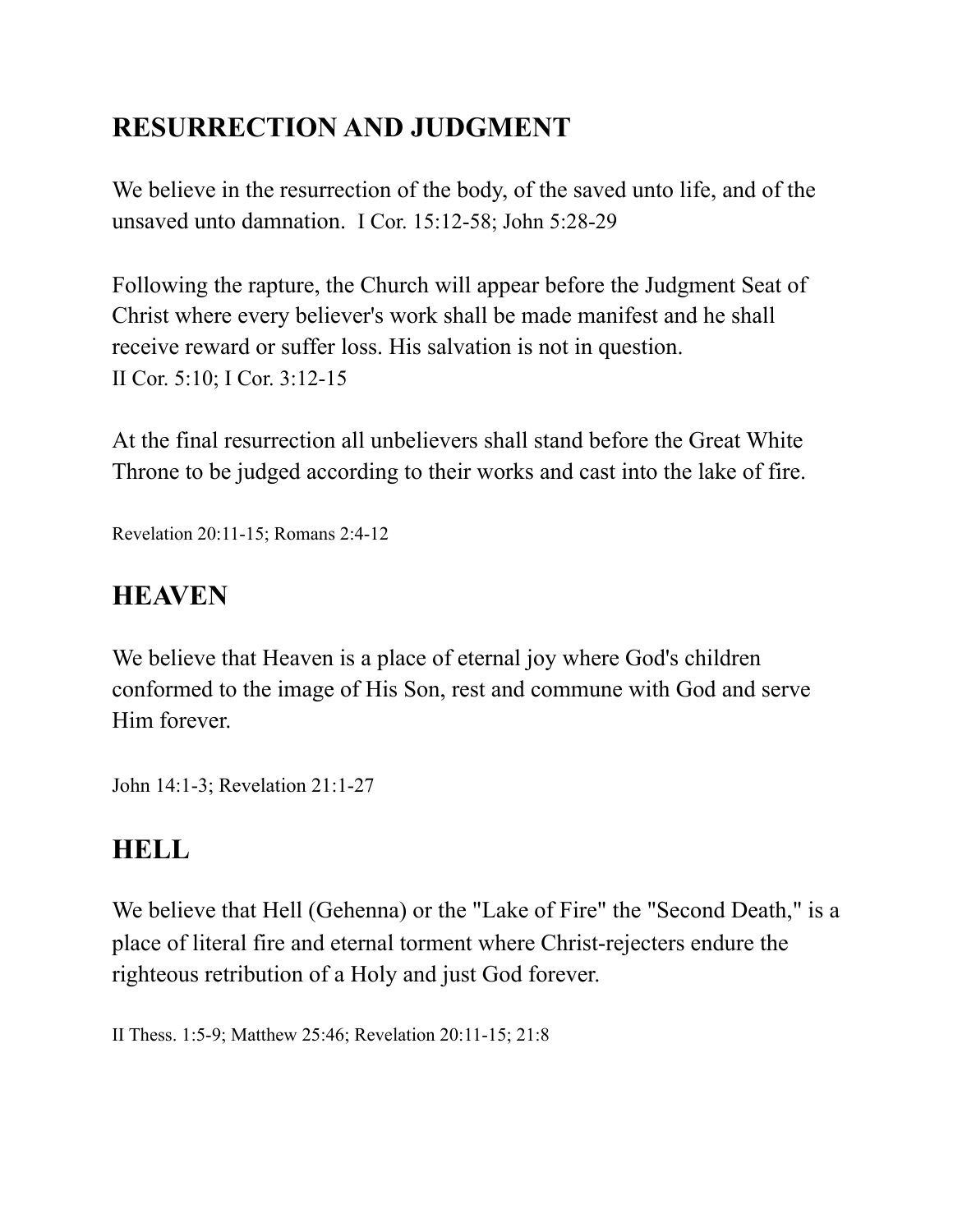## **SATAN**

We believe that Satan, also called the Devil, is a personal being who became the adversary of God through pride and is a deceiver and enemy of men through his lies and subtle wiles. He is the ruler of the anti-God world system and will in God's time be cast into the lake of fire for his eternal doom.

Isa. 14:12-15; Ezekiel 28:12-19; II Cor. 11:13-15; Revelation 20:10

## **THE CHURCH**

We believe that the one true Church is a dispensational organism, the body of which Christ is the Head, the branches of which Christ is the Vine, and the living stones of which Christ is the Chief Corner Stone. The Church is the bride of Christ, is indwelled by the Holy Spirit, and is a Temple of God.

Col. 1:18; John 15:1-8; I Peter 2:4-8; Rev. 19:7-8; II Cor. 11:2; I Cor. 6:19; Eph. 5:25-32

We believe that a local church is an assembly of believers on Christ, scripturally baptized and organized for the purpose of fellowship, worship, and service. The local church is commanded to observe the ordinances, train, edify, and discipline its members, and evangelize the world.

```
Matthew 28:18-20; I Cor. 11:23-24; Matthew 18:15-17; Ephesians 4:11-16; 
Acts 1:8
```